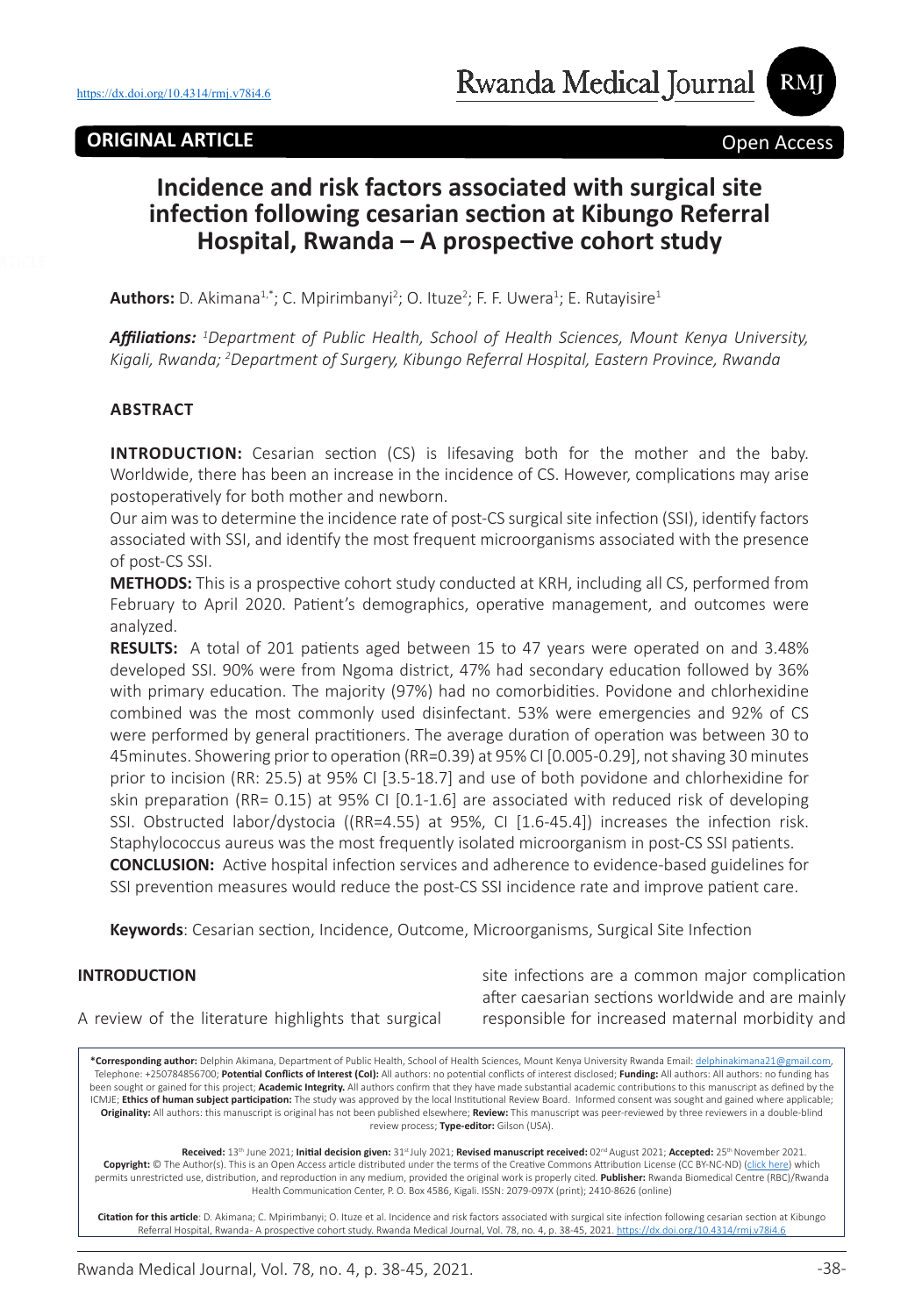mortality, dissatisfaction of the patient and family, longer hospital stay, and higher treatment cost [1,2]. The infection can come from the break of skin normal flora, spillage from the gastrointestinal system, or others.

The incidence of post-CS SSI varies from high income to low and middle-income settings. In developed country, SSI results in morbidity between 3% to 16% and death 0.3% to 0.8% [3]. Compared to lowincome and Middle-income settings, incidence can go up to 25% [4,5,6]. In Rwanda, it was more slightly lower at 4.9% compared to other countries [2]. This wide variation is due to advanced hospital infection control services and good implementation of evidence-based guidelines for SSI prevention measures [7].

The occurrence of SSI depends on the complex interaction of such as the pre-morbid health condition of the mother, nutritional status, age of the mother, the presence of prolonged premature rupture of the membrane, and prolonged duration of CS more than an hour or surgical technique used [3,5,8,9].

*Staphylococcus aureus, Escherichia coli, Klebsiella pneumonia, and pseudomonas aeruginosa* are the most common isolates of post-CS SSI. However, *staphylococci*, being a major component of the skin microbiome, remain the most common microorganism responsible for post-CS SSI [2,5,6,9,10]. Moreover, the microbiology patterns in organ/space occupying infections for post-CS peritonitis are polymicrobial and are dominated by *E. coli* (25%) and *Klebsiella pneumonia* (21%) [11].

## **METHODS**

**Study design:** A prospective cohort study. The study was conducted at Kibungo Referral Hospital, one of the new three newly upgraded hospitals to tertiary referral hospital level in Rwanda, located in the Eastern Province. It originally serves a catchment area of approximately 400,000 population and has a capacity of 312 beds. There are 3 operating suites and the gynecology and obstetrics ward have 73 beds. An estimated 2500 operations are performed annually. The most common operation is the cesarian section (72%). **Participants:** The study included all women aged 15 years and above who gave birth by caesarian section, both elective and emergency, at Kibungo Referral Hospital from February to April 2020. Pregnant women in labor first consult at the health center where they receive prenatal care. When the pregnancy is at high risk or has indications for operation, the patients are transferred to the tertiary hospital, where assessment is made for spontaneous vaginal delivery versus caesarian section. After the operation, the patient is followed up postoperatively and discharged on day 3 or 4 postoperatively with an appointment for follow up in outpatient consultation several days later.

**RMI** 

All pregnant women aged 15 years and above who delivered by cesarean section at KRH from January to March 2020 were enrolled, and all data were analyzed.

This study's primary objective was to determine the incidence rate of post-CS SSI, identify associated risk factors, as well as to characterize the most frequently involved microorganisms.

**Data sources:** Data were collected using a preestablished questionnaire to record patient demographics, clinical presentation and comorbidities, perioperative data. Follow up at 30 days post-operation was done using phone calls and registration records at post-operative scheduled hospital visits.

**Quantitative variables:** Variables were collected on patient's demographics, operative management, and the patient's outcome. We defined SSI as any infection occurring at the operated site within 30 days post-operation, as well as infection that involved the skin, subcutaneous soft tissue, any deep organ space. We considered "superficial infection" in all cases with infection in the subcutaneous tissue and above the fascia/; and "deep infection" as representing endometritis or intraperitoneal abscess.

The following were considered signs or symptoms of infection: pain or tenderness, localized swelling, redness, or heat.

**Data management and statistical analysis:** The questionnaire (data-collection tool) was explicitly designed for this study. The collected data was entered into a password protected Excel database and analyzed using SPSS version 21. Descriptive statistics were calculated and presented as frequencies and percentages. Univariate analysis was performed to determine the association between SSI and the other studied variables.

**Ethical approval**: No physical, social, emotional, legal and/or financial risks were identified.

Hospital ethical approval from the Kibungo Referral Hospital department of Maternity was obtained (No: KBG11/2020).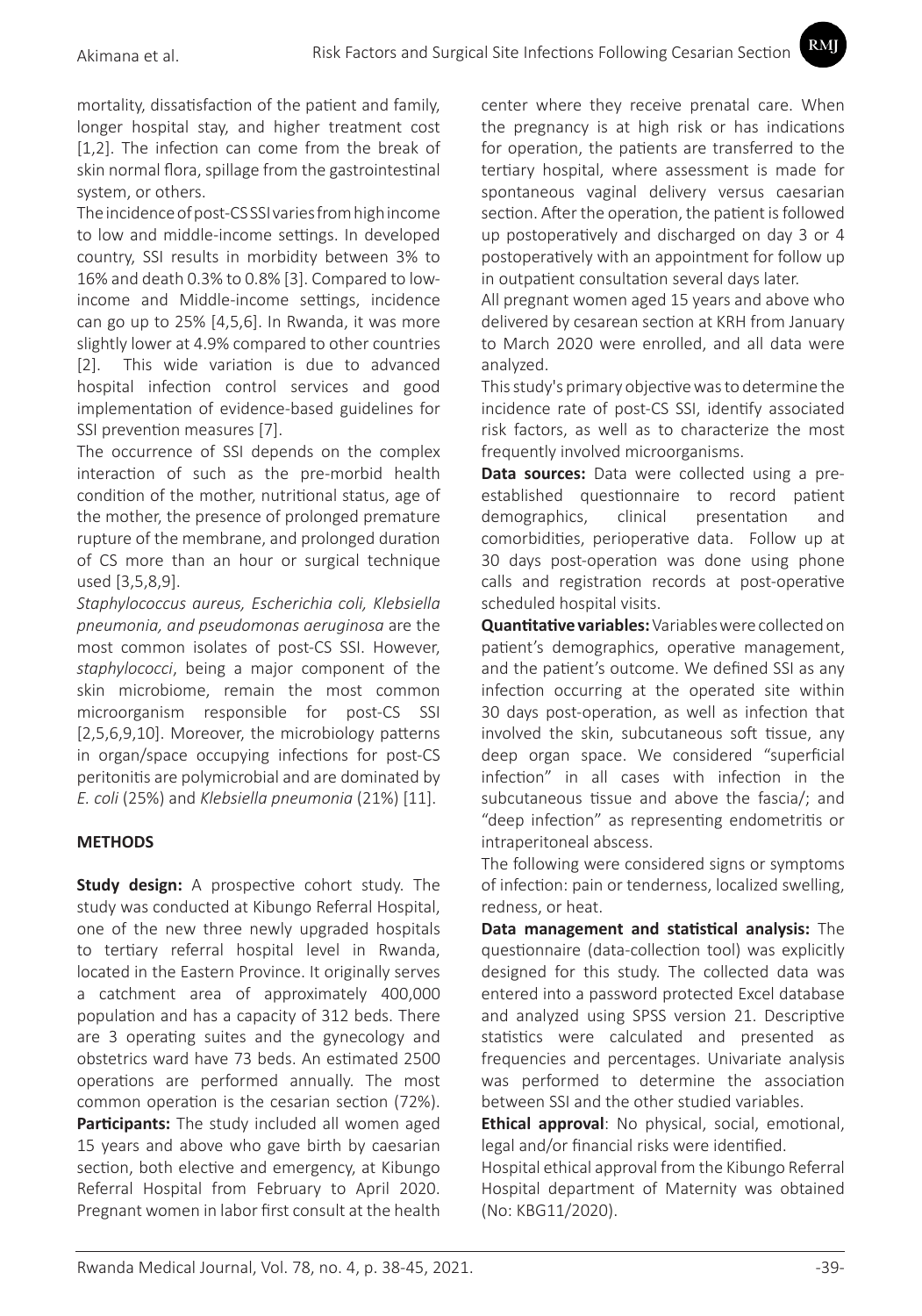Personal data was not used in the analysis. Each patient was assigned a unique study identifier number. A password-protected study identifier number linking with the personal identifier (name, hospital ID) were kept separately by the principal investigator (PI). Only the researcher and the research team had access to the study data and information.

An informed consent form was obtained from the patient or any other legally recognized attendant at the time of recruitment. Participation in the study was by choice and the patient had the right to withdraw from the study at any time during the study period. Funding &Sponsors: No funding has been sought or gained for this project.

There were no incentives offered to patients whose data were used in this study.

## **RESULTS**

We enrolled 201 patients who underwent caesarean section at Kibungo referral hospital aged 15 to 47 with a mean of 28 years. Eighty percent were married and 14% were single. The majority of the study participants had no underlying comorbidities (97%), while only 3% had chronic conditions (hypertension, hepatitis, or diabetes mellitus). Fifty three percent (53%) of performed operations were emergency and 47% elective. Repeat caesarean sections (41%), obstructed labour or dystocia (24%) and foetal distress (18%) were the most common indications for operation. Povidone-iodine and chlorhexidine combined was the most common disinfectant used (81%), whereas povidone-iodine alone was used to clean the operation site in 19%. The duration of operation was between 30 to 45minutes in 62% of the operated patients, followed by 46 to 60minutes in 36%, and just 2% lasted more than 60minutes. Most of the operations were performed by general practitioners (92%) versus 8% by obstetriciangynecologists (Appendix 2, page 44 and 45).

RMI

The incidence of post-CS SSI was 3.5%, the most common being deep infection with 57%, followed by superficial at 43%. The mean days of hospital stay were 4 with a range of 2 to 15 days (Table 1).

Obstructed labor/dystocia ((RR=4.55) at 95% CI [1.6-45.4]) increases the infection risk and showering prior to operation ((RR=0.39) at 95% CI [0.005-0.29]) is associated with reduced risk of developing SSI while shaving 30 minutes prior to incision, the result shows that women who shaved are at 25.5 times risk of developing post-CS SSI (RR:25.5) at 95% CI [3.5-18.7] (Appendix 1, page 43).

*Staphylococcus aureus* represents the most common isolated microorganism of post-CS SSI at 57.1%, followed by *Escherichia coli* with 28.6% and *Klebsiella spp* with 14.3%.

#### **DISCUSSION**

Surgical infection remains the most challenging morbidity post caesarian section. This study found the Post-CS SSI incidence rate of 3.5%, which falls within the worldwide range of 3% to 15% (Soule B.

| Variable                                      |                         | Observation (N) | Percentage (%) |
|-----------------------------------------------|-------------------------|-----------------|----------------|
| <b>Complications</b>                          |                         |                 |                |
|                                               | Surgical site Infection | 7               | 3.5            |
|                                               | Post-partum Hemorrhage  | $\overline{4}$  | 2              |
|                                               | Anemia                  | 3               | 1.5            |
|                                               | Pneumonia               | 3               | 1.5            |
|                                               | None                    | 184             | 91.5           |
| Category of surgical site infection           |                         |                 |                |
|                                               | Superficial             | 3               | 43             |
|                                               | Deep                    | $\overline{2}$  | 57             |
|                                               |                         |                 |                |
| <b>Unplanned Re-operation</b>                 | Yes                     | 9               | $\overline{4}$ |
| Length of hospital stay (Mean, range) in days |                         |                 | $4(2-15)$      |

**Table 1: Incidence of post-CS SSI and other operative outcomes of the study participants**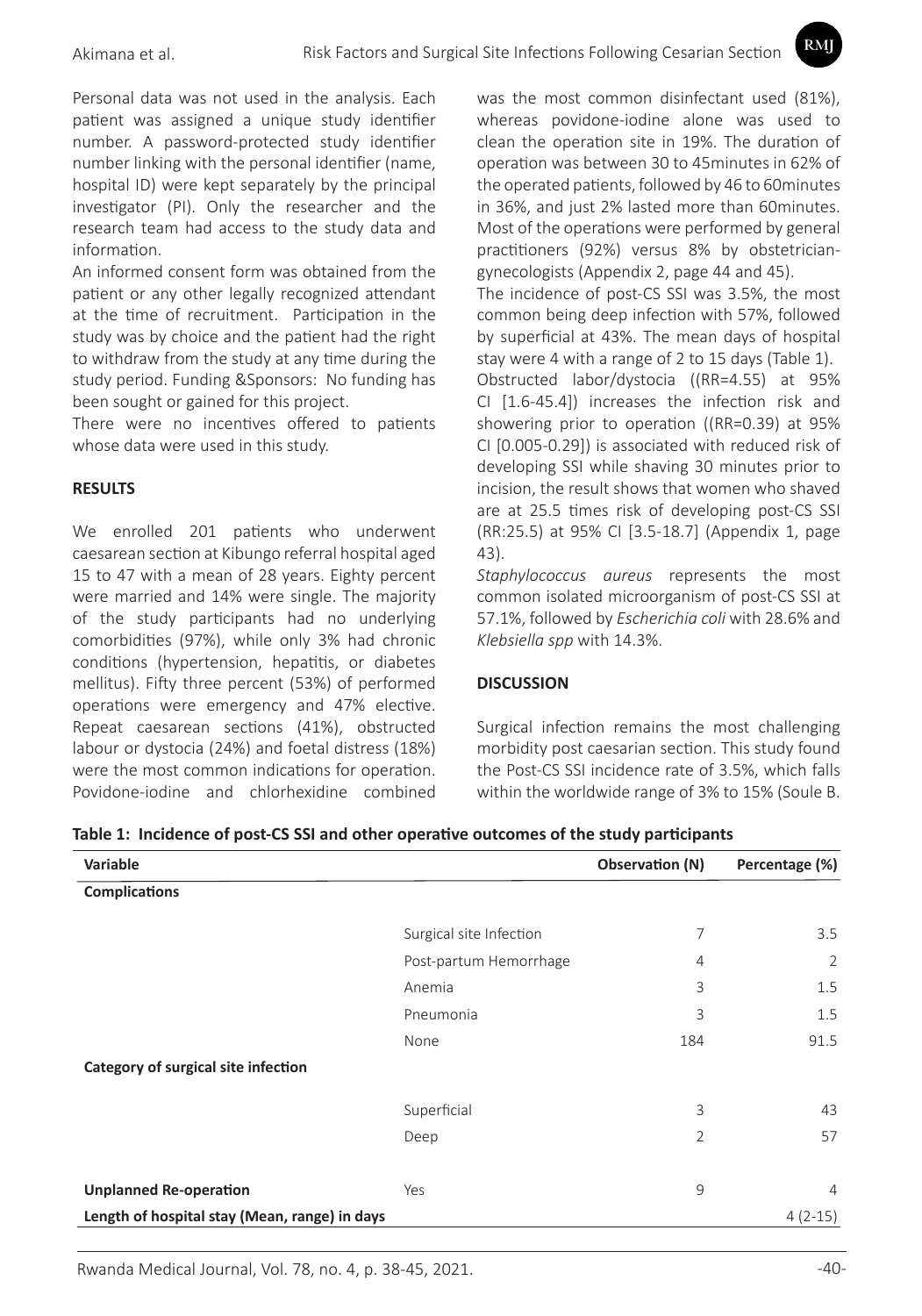M., 2018). With reference to other published series in low- and middle-income settings, it remains low. Alfouzan et al. in 2019 found an incidence rate of 1.7% to 2.95% respectively between 2014 and 2016 in a study conducted in Kuwait, whereas Mpogoro and colleagues in 2014 found an incidence rate of 16.2% in their study conducted at Bugando medical centre, Tanzania [10,12]. This low incidence is likely due to good improvement in the practice of preventive measures of post-CS SSI. Among analyzed variables, showering prior to operation, shaving 30minutes prior to incision, and Skin preparation were the identified key predictors of post-CS SSI, similar to other published studies [13,14]. These factors were significantly associated with the occurrence of post-CS SSI compared to other factors considered in this study (urgency of operation, indication, operation time, occupation, comorbidities, level of education of the woman and age).

The timing of shaving affects the wound infection rate. Shaving patients before surgery increases the risk of surgical site infections. The World Health Organization (WHO) has warned and urged health workers to avoid shaving surgical sites with a razor blade. When needed, especially if it interferes with the surgery, the global health body recommends using electrical clippers [15]. When shaving was done immediately before surgery, the infection rate was 3.1%. Shaving 24 hours or more before surgery raised the infection rate to more than 20% [16].

The use of skin preparation solutions combining Povidone and Chlorhexidine was found to reduce the risk of occurrence of post-CS SSI. as compared to other published series, Ngai, et al.2015 in their study on skin preparation for prevention of SSI after C/S in hospital of US found that there is no significant difference in the use of either combined or single-skin preparation solution to reduce post-CS SSI; and Tetsuya Kawakita & Helain J. Landy, 2018 in their study conducted at MedStar Washington Hospital Center found that there were few cases of post-CS SSI where chlorhexidine skin preparation was used [17,18]. There is variability in research findings, but the combination of povidone and chlorhexidine solutions and other prevention measures seem to reduce the risk of occurrence of post-CS SSI. Mihretu.M et al.2019 found that pregnancy-induced anemia, chorioamnionitis, midline skin incision, and post-operative

hemoglobin less than 11 g/dl are the only factors associated with post-CS SSI. In contrast, Cheng. K. et al., in their study on risk factors for surgical site infections in a teaching hospital, showed that comorbidity of diabetes and cancer contribute to the occurrence of post-CS SSI, which are different from our findings [19,20].

**RMI** 

Obstructed labor/dystocia was also significantly associated with infection [24]. This is similar to other published series [25]. Prolonged labor and multiple cervical examinations are well-known and significant variables associated with post-cesarean infection [26]

The most common microbial patterns in post-CS SSI are polymicrobial and due to gram-negative infections. In this study, most of the specimens isolated were monomicrobial and *Staphylococcus aureus* were the most isolates. One possible reason is that majority of our surgical site infections were superficial. This is supported by the study conducted by Shekhar P. et al. They found that, in 269 patients who develop SSI, 45.3% of them were related to Staphylococcus Aureus with a significant impact on their healing process [21]. This is different from the study conducted at the University teaching hospital of Kigali, Rwanda, which found that *Klebsiella spp* were the most isolated pathogens (55%) [22]. The prior exposure to antibiotics before transfer to the hospital may also explain the monomicrobial patterns and impacted the ability to detect the microorganism. Prior studies have shown that 63.5% of patients receive antibiotics at the district hospital prior to transfer to a referral hospital [23]. However, in organ/space occupying SSI, the pattern is polymicrobial gram-negative, as Kenneth et al.2018 found in their study on post CS peritonitis at the University Teaching Hospital of Kigali, Rwanda [11].

# **CONCLUSION**

Usage of Skin preparation solution efficiently, not shaving 24hrs before CS, and showering one hour before CS were found to be highly associated with post-CS SSI when much caution is not taken, especially to women undergoing CS at the hospital. To maintain proper hygiene and adherence to available infection prevention measures reduces the incidence of SSI in post-CS patients.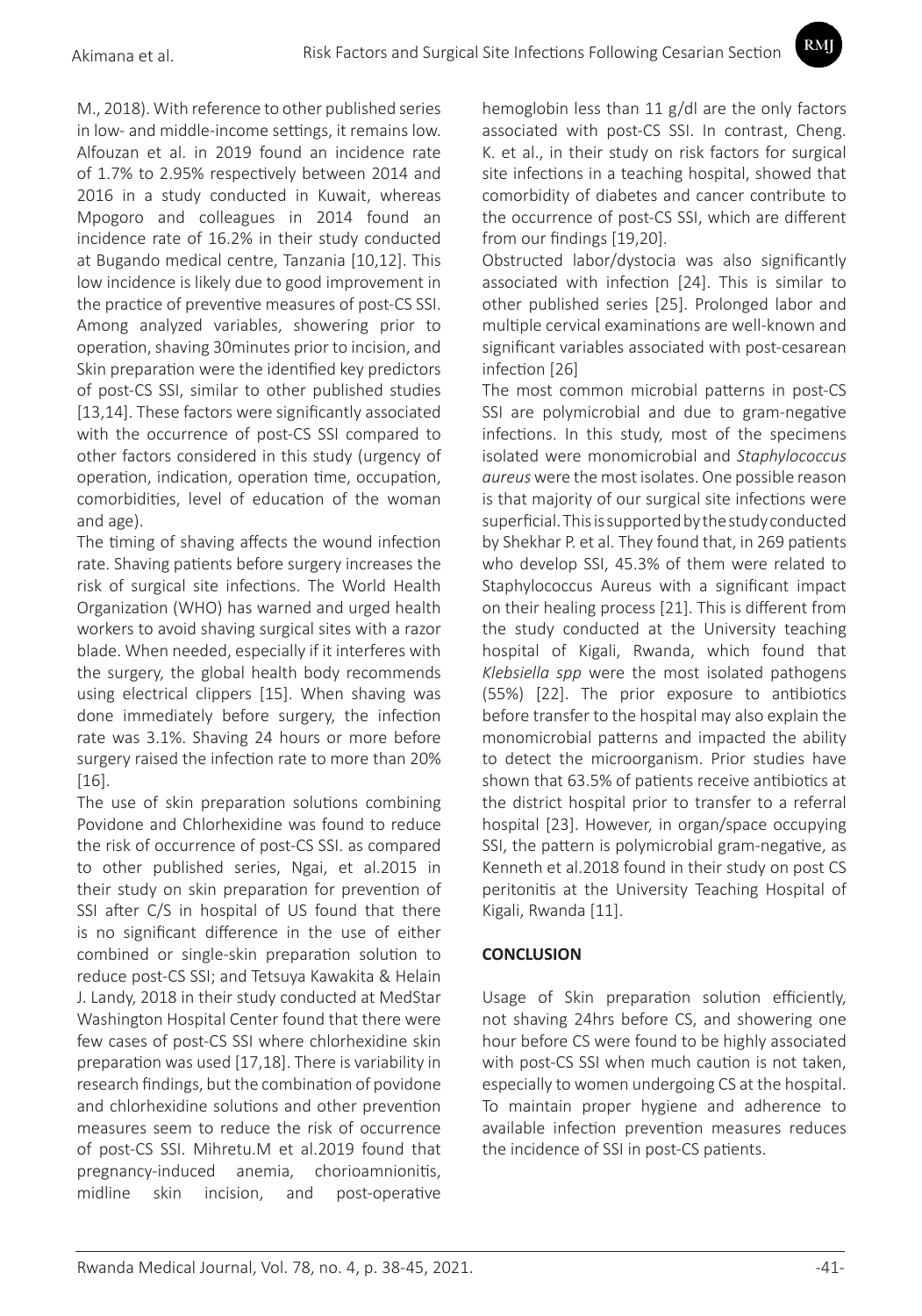## **REFERENCES**

[1] Khalid R Saeed BM, Incidence of surgical site infection following caesarean section: a systematic review and meta-analysis protocol.,BMJ OPEN 2017; . 5 (6): 1-8.

 Bizimana JK, Prevalence and risk factors for post-cesarean delivery surgical site Int J Curr Microbiol App, 2016, 5(6):631–41.

[3] Soule B. M., Evidence-Based Principles and Practices for Preventing Surgical Site Infections., Joint commission international 2018, pp. 1-3.

[4] Del Monte N. A. MC, Postdischarge surveillance following cesarean section: the incidence of surgical site infection and associated factors, surgical site infection and associated factors 2010, 38(6):467–72.

[5] Jasim S. S. HH, Incidence and risk factors of surgical site infection among patients undergoing cesarean section, Clin Med Insights2017, 9:1–7.

[6] Jalil MH H. K., Surgical site infections following caesarean operations at a Jordanian teaching hospital: frequency and implicated factors, Sci Rep2017, (7)1:1–9.

[7] Vjosa A R. I. Zejnullahu, Surgical site infections after cesarean section, MBC infectious Diseases 2019, 7-8.

[8] Manisha Chhetry S. S., Risk factors for post caesarean surgical site infection at a tertiary care center in Eastern Nepal, Journal of College of Medical Sciences-Nepal 2017, (13) 3.

[9] Ahmed R K. G., Intra-abdominal infection followin cesarean section: a retrospective cohort study in tertial referral hospital, BMC 2019, 19:234.

[10] Alfouzan M. A. W., Surgical site infection following cesarean section in a general hospital in Kuwait: trends and risk factors, Epidemiol Infect 2019, 147: e287.

[11] Kenneth R., Emerging threat to progress in maternal mortality reduction: Antimicrobial resistance trends among obstetric patient with post-cesarean peritonitis in Rwanda., East and central African journal of surgery 2018, 23(3):126- 200.

[12] Mpogoro FJ M. S., Incidence and predictors of surgical site infections following caesarean sections at Bugando medical Centre, Mwanza, Tanzania., Antimicrob Resist Infect Control 2014, 3(1):25.

[13] Túlio Cícero Franco Farret, Risk factors for surgical site infection following cesarean section in

a Brazilian Women's Hospital: a case-control study, Brazilian Journal of Infectious Diseases 2015, 1678- 4391.

RMI

[14] Rose AF F. B. M. J., Post-caesarean section surgical site infections: A retrospective audit and case note review at an Ethiopian referral hospital, oat open access test 2017, vol. DOI: 10.15761/ OGR.1000126.

[15] WHO, Global guidline fir the prevention for surgical site infection, Geneva, Switzerland: ISBN 978-92-4-155047-5, 2018.

[16] Sieczkowski C., Clipping not shaving intervention guidilines, Surgical site improvement program , 2014.

[17] Ngai I. M. M., Van Arsdale A. M. M., Govindappagari S. M., Judge N. E. M., Neto N. K. M., Bernstein J. M, Bernstein P. S. M. M. and Garry D. J. D., Skin Preparation for Prevention of Surgical Site Infection After Cesarean Delivery, Obstetrics and gynecology 2015, 126(6)1251-1257

[18] Landy H. J., Surgical site infections after cesarean delivery: epidemiology, prevention and treatment, BMC 2017, ISSN: 2054-958X, https:// doi.org/10.1186/s40748-017-0051-3.

[19] Mihretu Molla M. M, Surgical site infection and associated factors among women underwent cesarean delivery in Debretabor General Hospital, Northwest Ethiopia: hospital based cross sectional study, BMC 2019,ISSN: 1471-2393, https://doi. org/10.1186/s12884-019-2442-0.

[20] Cheng K, Li J, Kong Q, Wang C, Ye N, Xia G, Risk factors for surgical site infection in a teaching hospital: a prospective study of 1,138 patients, Dovepress 2015(9)1171-1177, https:// doi.org/10.2147/PPA.S86153.

[21] Shekhar Pal D. J., Staphylococcus aureus: A predominant cause of surgical site infections in a rural healthcare setup of Uttarakhand, Jounal of Family Medicine and primary care 20198(11): 3600–3606.

[22] Marie Josée Mukagendaneza, Incidence, root causes, and outcomes of surgical site infections in a tertiary care hospital in Rwanda: a prospective observational cohort study,MBC 2019, Vols. doi: 10.1186/s13037-019-0190-8.

[23] Ernest Muhirwa, Non-Obstetric Surgical Care at Three Rural District Hospitals in Rwanda: More Human Capacity and Surgical Equipment May Increase Operative Care, World J Surg 2016, 40(9):2109-16.

[24] Ayenew A. A, Incidence causes and maternofetal outcomes of obstructed labor in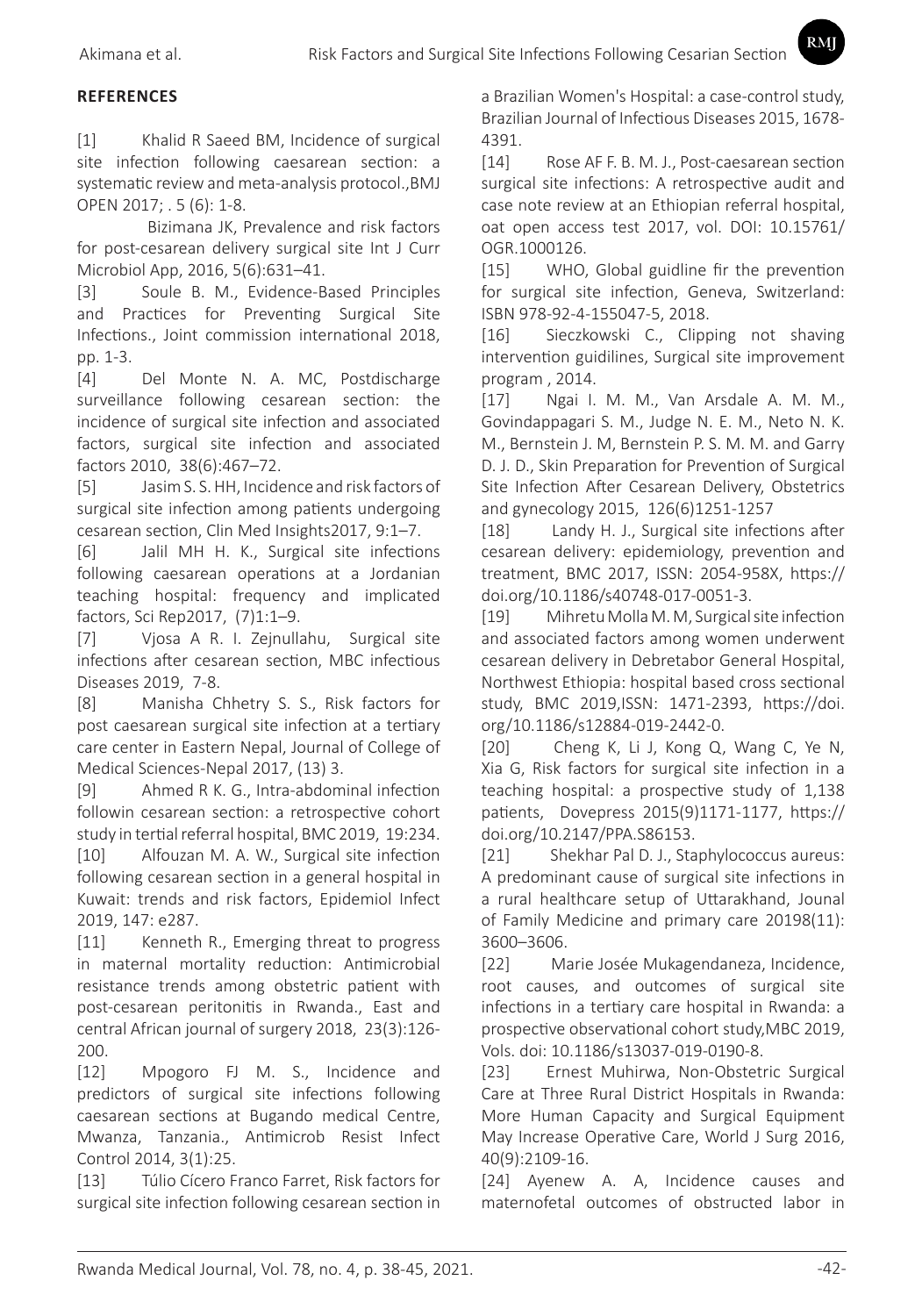Ethiopia: systematic review and meta-analysis, BMC 2021, ISSN: 1742-4755.

[25] Shimelis H. S. F. A F, Incidence Causes and Outcome of Obstructed Labor in Jimma University Specialized Hospital, Ethiop J Health Sci 2010,

20(3): 145–151.

[26] Oliver C Ezechi A. E. H. A. C. V. G.-O. E. H, Incidence and risk factors for caesarean wound infection in Lagos Nigeria, BMC 2009, ISSN: 1756- 0500. Dushime et al. Epidemiology of burns CHUK, Kigali, Rwanda

RMI

## Appendix 1: Association between the occurrence of post-CS SSI, demographic and clinical characteristics **participants of participants**

|                           |                           | <b>Surgical site infection</b> |                         |           |                 |         |
|---------------------------|---------------------------|--------------------------------|-------------------------|-----------|-----------------|---------|
| <b>Factors</b>            | <b>Variables</b>          | Yes N (%)                      | No N (%)                | RR        | 95% CI          | P-value |
| Age group                 |                           |                                |                         |           |                 |         |
|                           |                           |                                |                         |           |                 |         |
|                           | Below 20                  | 1(14.3)                        | 22 (100)                | 1.0 (Ref) |                 |         |
|                           | $20 - 30$                 | 2(28.5)                        | 96 (54)                 | 0.46      | $0.4 - 5.3$     | 0.53    |
|                           | 31 and Above              | 4(57.2)                        | 76 (36)                 | 1.16      | $0.12 - 10.9$   | 0.89    |
| <b>Level of Education</b> |                           |                                |                         |           |                 |         |
|                           | Primary & below           | 5 (79)                         | 74 (38.1)               | 4.054     | $0.8 - 21.4$    | 0.97    |
|                           | Secondary & above         | 2(1.6)                         | 120 (98.4)              | 1.0 (Ref) |                 |         |
| Occupation                |                           |                                |                         |           |                 |         |
|                           |                           |                                |                         |           |                 |         |
|                           | Farmer                    | 5(71.4)                        | 114 (58.7)              | 1.75      | $0.3 - 9.2$     | 0.5     |
|                           | None Farmers              | 2(28.6)                        | 80 (41.2)               | 1.0 (Ref) |                 |         |
| <b>Comorbidities</b>      | With Comorbidity          | O(0)                           | 5(2.4)                  | 1.0 (Ref) |                 |         |
|                           | Without Comorbidity       | 7(0)                           | 188 (96.4)              | 0.57      | $0.1 - 3$       | 0.5     |
| Urgency                   |                           |                                |                         |           |                 |         |
|                           |                           |                                |                         |           |                 |         |
|                           | Emergency                 | 5(71.4)                        | 101 (52)                | 2.3       | $0.44 - 12.2$   | 0.32    |
|                           | Elective                  | 2(28.5)                        | 93 (48)                 | 1.0 (Ref) |                 |         |
| Indication of C/S         | Obstructed labor/Dystocia |                                |                         |           |                 |         |
|                           |                           |                                |                         | 4.55      | 1.6-45.4        | 0.012   |
|                           | Other Complications       | 5(71.4)<br>2(28.6)             | 44 (22.7)<br>150 (77.3) | 1.0 (Ref) |                 |         |
| <b>Operation period</b>   |                           |                                |                         |           |                 |         |
|                           |                           |                                |                         |           |                 |         |
|                           | Day                       | 4(57.1)                        | 107 (55.2)              | 1.1       | $0.24 - 4.9$    | 0.92    |
|                           | Night                     | 3(42.9)                        | 87 (44.8)               | 1.0 (Ref) |                 |         |
| Skin preparation          |                           |                                |                         |           |                 |         |
|                           |                           |                                |                         |           |                 |         |
|                           | Povidone                  | 3(42.9)                        | 11(5.6)                 | 1.0 (Ref) |                 |         |
|                           | Both                      | 1(14.3)                        | 24 (12.4)               | 0.15      | $0.1 - 1.6$     | 0.002   |
|                           | Chlorhexidine             | 3(42.9)                        | 159 (81.9)              | 0.69      | $0.1 - 0.4$     | 0.12    |
|                           |                           |                                |                         |           |                 |         |
| Shaving prior to incision |                           |                                |                         |           |                 |         |
|                           |                           |                                |                         |           |                 |         |
|                           | Yes                       | 5(71.4)                        | 191 (98.5)              | 25.5      | $3.4 - 18.7$    | 0.001   |
|                           | No                        | 2(28.5)                        | 3(1.5)                  | 1.0 (Ref) |                 |         |
| Showering 30 min prior to |                           |                                |                         |           |                 |         |
| operation                 |                           |                                |                         |           |                 |         |
|                           | Yes                       | 3(42.9)                        | 193 (99.5)              | 0.39      | $< 0.01 - 0.46$ | < 0.001 |
|                           | No                        | 4(57)                          | 1(0.5)                  | 1.0 (Ref) |                 |         |
| <b>Duration period</b>    | $<=$ to 45 min            | 3(42.3)                        | 121 (62.4)              | 1.0 (Ref) |                 |         |
|                           | >45 min                   | 4(57.1)                        | 73 (37.6)               | 2.21      | $0.5 - 10.1$    | 0.3     |
| Operator                  | GP                        | 7(100)                         | 177 (91.2)              | ${>}1$    | $0.01 - 0.1$    | 0.99    |
| Ref: Reference group      | GYN/OBST                  | 0(0)                           | 17(8.8)                 | 1.0 (Ref) |                 |         |
|                           |                           |                                |                         |           |                 |         |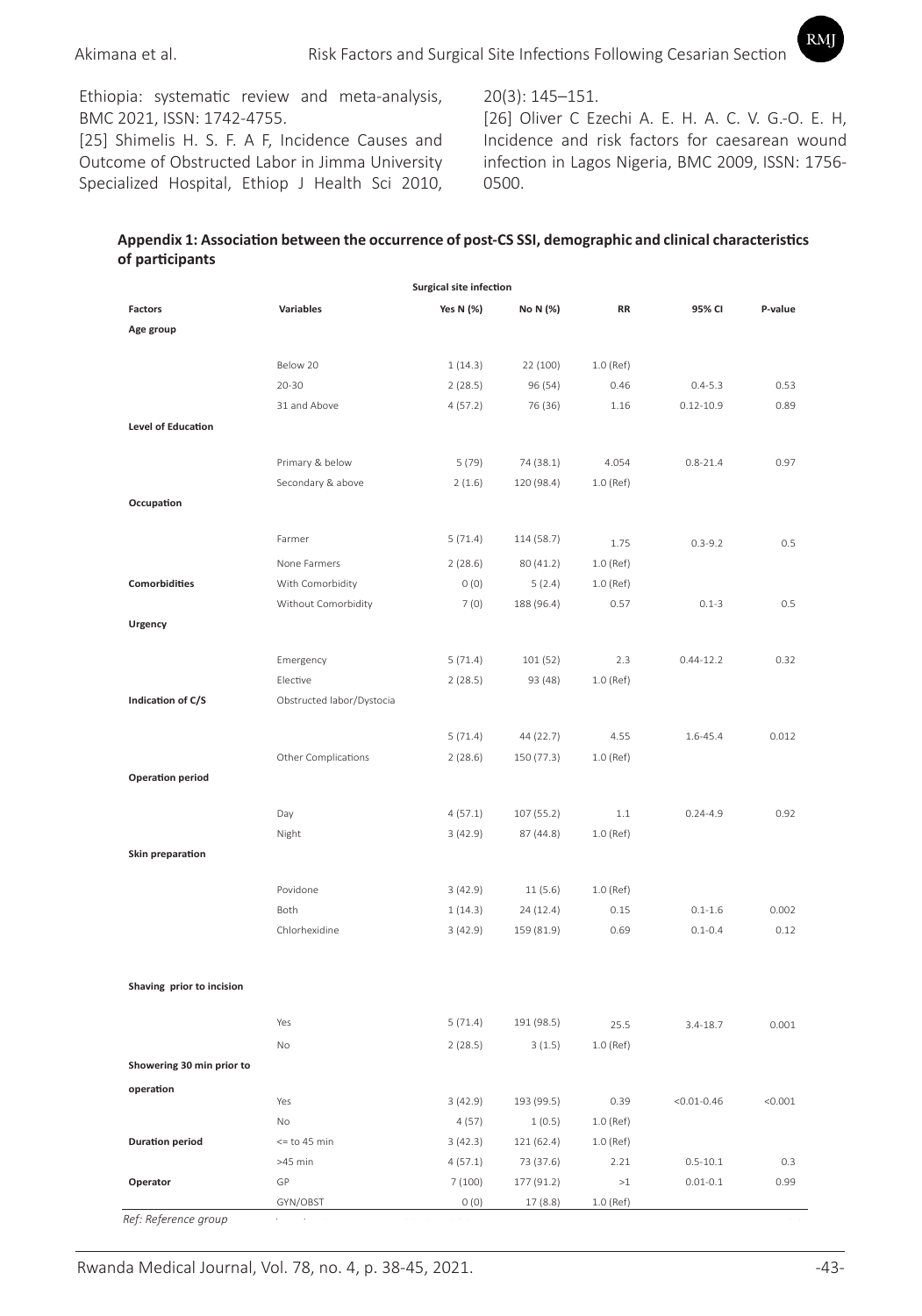## **Appendix 2: Patients' demographic and clinical characteristics**

| Variable                       | Ν                   | Percentage (%) |
|--------------------------------|---------------------|----------------|
| Age (in years)                 |                     |                |
|                                |                     |                |
| Below 20                       | 15                  | 8              |
| $20 - 30$                      | 107                 | 53             |
| $31 - 40$                      | 75                  | 37             |
| 41 and above                   | $\overline{4}$      | $\overline{2}$ |
| Mean age, range<br>Residence   |                     | 28 (15,47)     |
|                                |                     |                |
| In-zone                        | 180                 | 90             |
| Out of zone                    | 21                  | 10             |
| Level of education             |                     |                |
|                                |                     |                |
| Primary                        | 79                  | 39.3           |
| Secondary                      | 94                  | 47             |
| University                     | 28                  | 14             |
| Occupation                     |                     |                |
|                                |                     |                |
| Farmer                         | 119                 | 59             |
| Gov/private employee           | 65                  | 32             |
| Student                        | $\overline{4}$      | $1\,$          |
| None                           | 13                  | 6              |
| <b>Marital status</b>          |                     |                |
|                                |                     |                |
| Married                        | 161                 | 80             |
| Single                         | 29                  | 14             |
| Divorced                       | 6                   | 3              |
| Widow                          | 5                   | 3              |
| Comorbidities                  |                     |                |
|                                |                     |                |
| Hypertension                   | 3<br>$\overline{2}$ | 1.5<br>$\,1\,$ |
| Hepatitis<br>Diabetes mellitus | $\mathbf 1$         | 0.5            |
| None                           | 195                 | 97             |
|                                |                     |                |
| Hospital stay prior to surgery |                     |                |
| Less than 24 hours             | 126                 | 62             |
|                                |                     |                |
| Between 24-48 hours            | 74                  | 37             |
|                                |                     |                |
| More than 48 hours             | $\mathbf{1}$        | $\mathbf{1}$   |
| Showering before surgery       | 196                 | 98             |
| Continue on the 41st page      |                     |                |